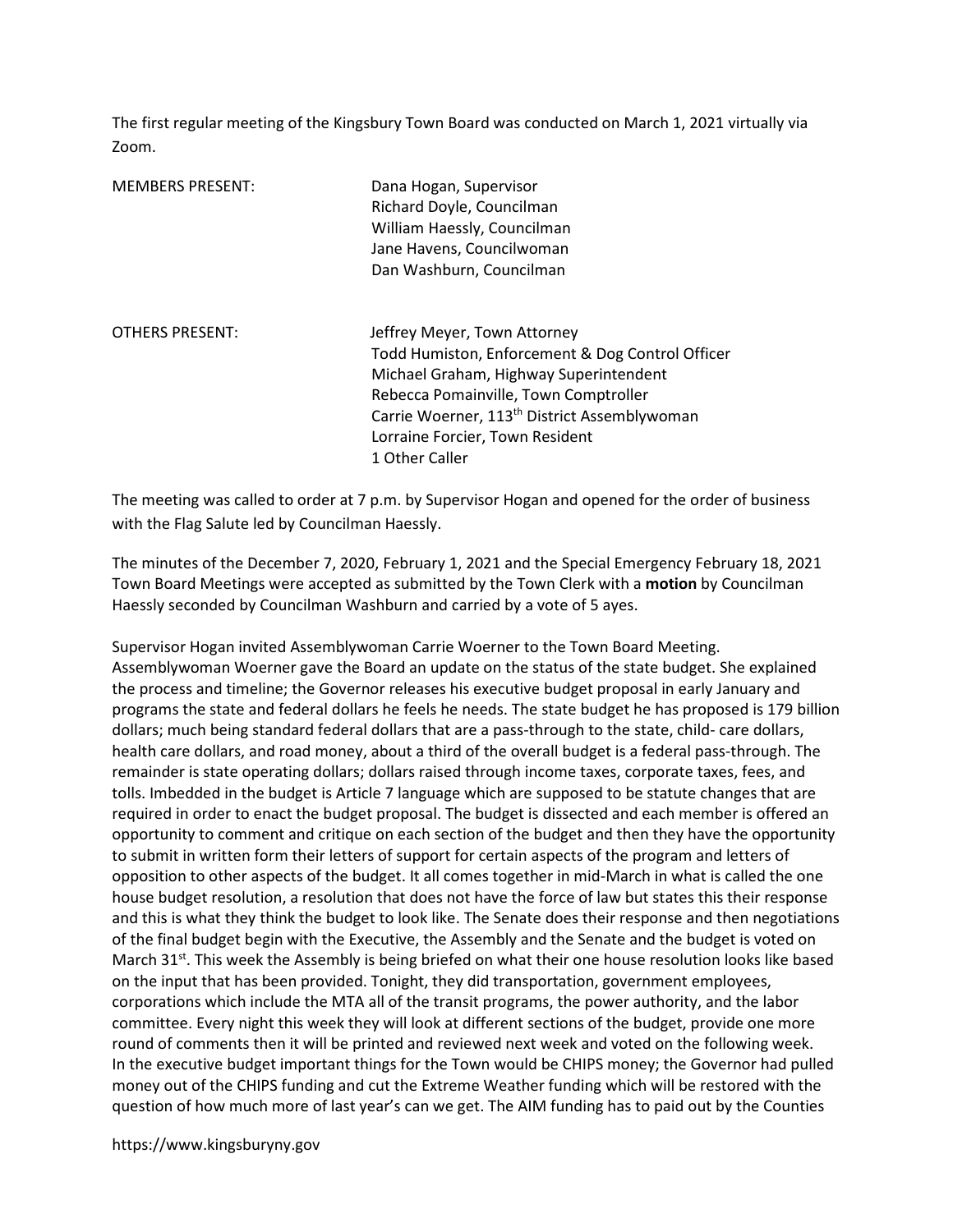to the municipalities based on having received more money from the internet sales tax. The internet sales tax were expanded to include Amazon, Amazon Marketplace, etc. and the extra tax dollars were programmed to become AIM payments. The Counties will receive more revenue from sales tax and can fund the municipalities. The governor is trying to cut the AIM funding this year, but they will push back on that proposal because they did not like it last year. The governor has also proposed changes to the Enhanced STAR program for seniors; instead of getting a credit on their tax bill they would receive a check in September in the amount of their STAR exemption. The biggest concern would be if seniors on a fixed income do not receive the check before the taxes are due. The governor claims we have 98% coverage on broadband in the state and now it is too expensive, and he calls for the requirement of a \$15.00 package so that low-income families can afford it. Broadband will be a big issue they feel there is less than 98% coverage. They are expecting federal aid to the state, the municipalities, and the school districts. Senator Schumer and his staff have indicated the state is going to receive 12 billion in aid through the next relief package. There will be dollars for housing, dollars for health care, and dollars for other things; they do not know what that will look like yet. The state should receive enough to bring us back to it would have been pre-pandemic in terms of making up for lost revenue.

Supervisor Hogan stated the Town of Kingsbury and four other municipalities in Washington County receive their AIM funding directly from the Comptroller because the AIM funding is more than 2% of their budgets. The Town was part of the 20% cut in AIM funds but was able to have the County agree to make them whole for the shortfall that was created with the 20% reduction from the Comptroller's Office; with an agreement that the Town pay back the County if they were made whole.

Councilman Haessly wanted to hear more about the \$15.00 internet. Assemblywoman Woerner explained it would be a very basic package with minimal upload and download speeds for a small family and targeted to low-income families. There is also conversation about doing it as a discount based on income requiring that companies offer a discount off their normal price for a regular plan so they are not sacrificing quality for pricing.

Councilwoman Havens stated in 2013 the Governor wanted to do background checks on ammunition but set it aside. She has heard recently that a program is changing for something already in place and the extra money in the budget concerns her. In New York State the FBI does background checks for firearms sales. The FBI said they would not do background checks on ammunition so the Governor did not have the funding to put in place a new background system that would be able to do firearms and ammunition. This has been held up because the funding is not there, and she heard it may have been put into this budget. We have the organization FBI NICS that is very professional and does a very good job. She is concerned about replacing a good entity and paying for a system that does not need to be there just for ammunition sales. Councilwoman Havens asked Assemblywoman Woerner if she was aware of this being in this budget. Assemblywoman Woerner is not aware of that but will check into it. Councilman Haessly is opposed to background checks for ammunition.

Assemblywoman Woerner stated the Governor has included in the budget expanded hunting privileges for youths 12 to 14 to include big game with supervision and also expanding the crossbow season throughout the archery season to enable seniors who can no longer carry a rifle.

Councilman Doyle commented the business where he is employed there has been a number of employees that are still working and getting letters from the state unemployment office stating they have filed a claim for unemployment; they are not sure where the employee data was hacked from but they don't think it was from them. He himself has received letters to his home address with different names. He feels the state could improve the means for reporting fraudulent activity.

Assemblywoman Woerner stated it appears there are hackers somewhere that have built people files that have names, addresses, social security numbers and they are using it to fraudulently apply for unemployment. They are using your name your home address, and your business but they are not going to benefit from this; this is to cause chaos in the system. When people call to report this

https://www.kingsburyny.gov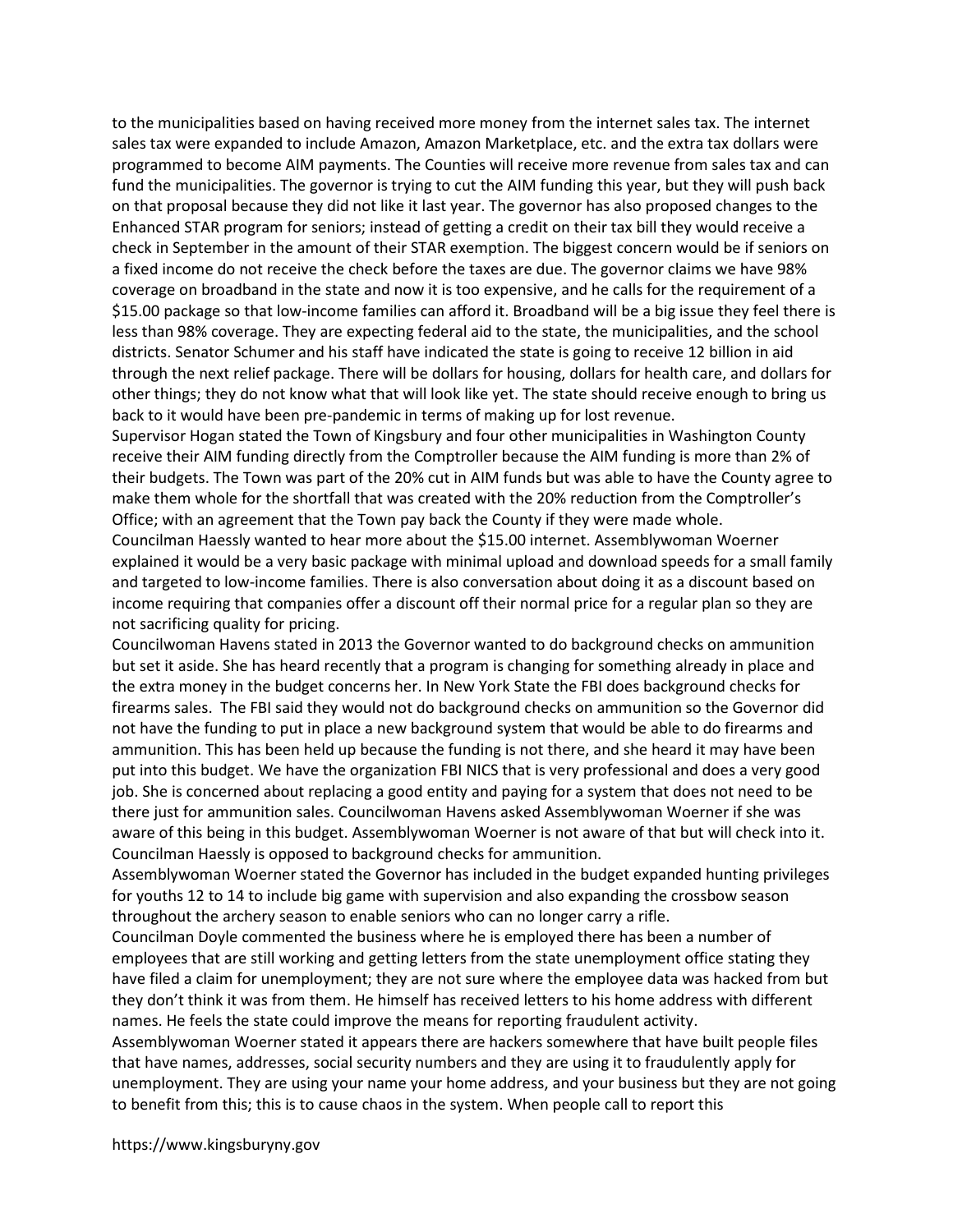Assemblywoman Woerner forwards the information to the Department of Labor at a higher level and suggests that anyone who experiences this could send her an email and she will make sure it gets to the fraud unit at the Department of Labor. This is happening all over the country.

Councilman Haessly stated the solar farms are creating problems for the Towns when they want to set up to do business. They do not generate a lot of jobs long term and it displaces a lot of the farmland. Assemblywoman Woerner agrees, there are Brownfield sites that would be perfect for a solar farm or on the roof-top of the mall in Queensbury. She also stated let's save the prime farmland for farming we only have so much of it.

Supervisor Hogan sent emails in regard to the federal aid to municipalities; if this happens the Town will receive \$2.2 million and the County will receive \$12 million. At this time there is not a lot of clarity.

Comptroller Rebecca Pomainville has completed the internal audits. The audits of the Justice Clerk showed nothing out of place. There were minor issues with the Town Clerk and the Receiver of Taxes which has been addressed, nothing of significance, record keeping on the bank reconciliations is her recommendation. Supervisor Hogan asked if the Board was ready to accept the audits. The Board received the audits today and would like a chance to review them before acceptance of them.

Highway Superintendent Graham reported every year the roads are posted and is seeking permission to publish a notice in the Post-Star. Superintendent Graham would like to post the roads by the end of the week at the same time Fort Ann Highway Superintendent posts their roads. A motion by Councilman Washburn seconded by Councilman Haessly and carried by a vote of 5 ayes giving permission for Superintendent Graham to post town roads; the Town Clerk will have the notice published in the Post-Star.

## LEGAL UPDATE:

Attorney Meyer will follow up with Water Superintendent Jim Chase with questions about the water district and to be able to formally sign off the agreement we received.

Supervisor Hogan stated approximately two years ago the Board had drafted a letter to the Washington County Code Enforcement Office in regard to their failure to conduct fire inspections. Supervisor Hogan asked John Graham for an update on the fire inspections. John Graham acknowledged they do not have the personnel to conduct the inspections. The Town has a community of almost 500 - 3 family or more structures in our community where fire inspections should occur every three years. Enforcement Officer stated there are over 500 units on 14 properties.

John Graham explained to Supervisor Hogan they are working through this process to try and improve it in the upcoming year.

Supervisor Hogan stated the fire inspections are not being conducted and that was part the agreement made 5 years ago when the Town transferred our building permits revenue to the county so they could handle the Town building permits and fire inspections.

Supervisor Hogan stated he wanted the Board to be aware of this and asked Attorney Meyer from a legal standpoint if the Board needed to do anything to protect the Town if a tragedy occurred that could have been prevented.

Attorney Meyer stated there really is not much the Town can do, because the agreement is in place and it is a County obligation, the larger concerns may be public relations and a political one. If there were ever a tragedy or an incident the fingers are going to get pointed around, the Town will be protected but it is not going to look good. There may be a political solution or untapped resources or if the County were to make it a priority with different Supervisors banding together trying to resolve this.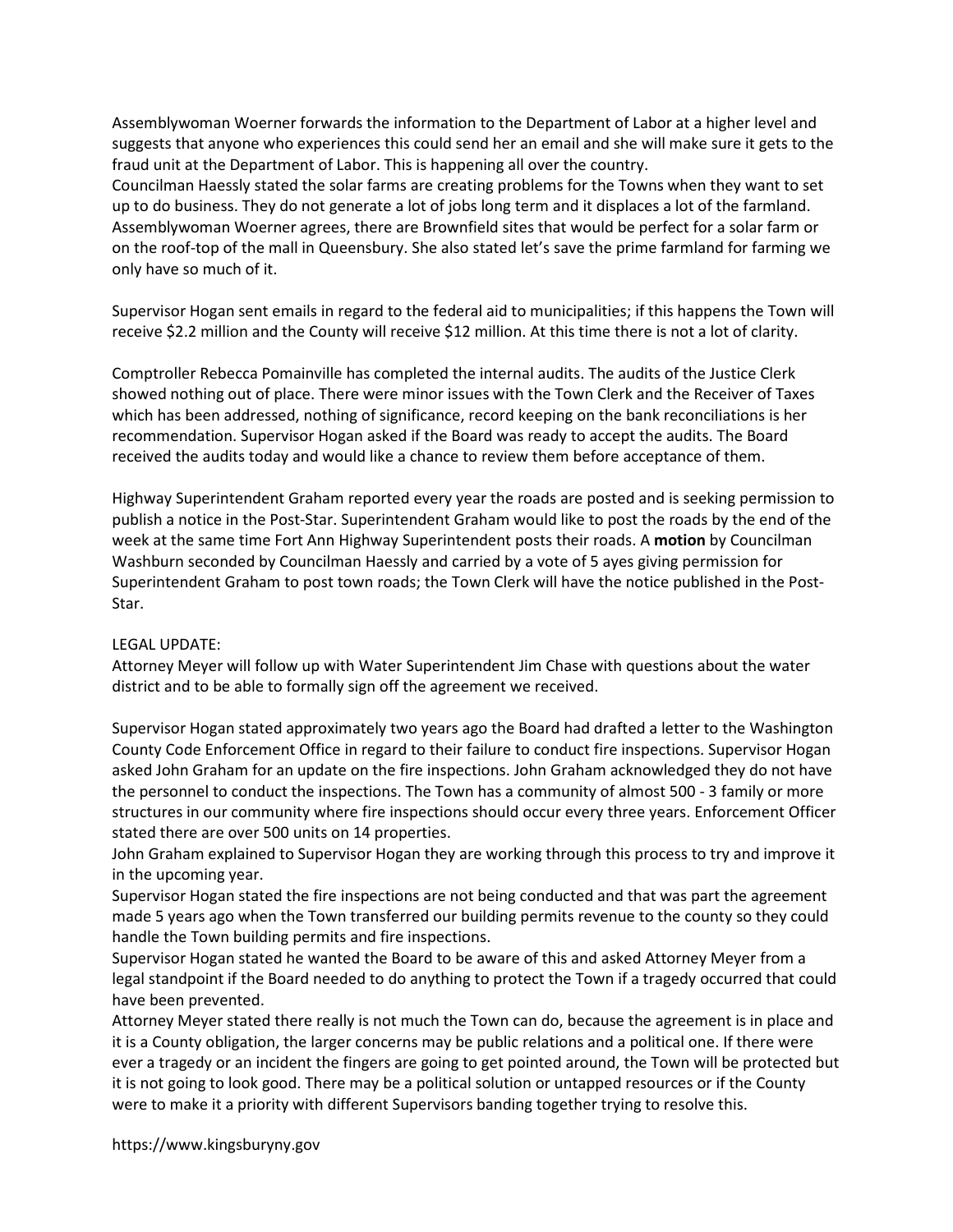Supervisor Hogan asked Attorney Meyer if the Town could set up a fee schedule to conduct the inspections with the fire inspections being conducted by Kingsbury Volunteer Hose Co.; this would generate money to the fire house.

Attorney Meyer stated an inter-municipal agreement or if the Town of Kingsbury takes back the fire safety inspections and enters into an IMA with the hose company or some other qualified agency to carry out the inspections. Attorney Meyer will research to see if this would be legal.

Supervisor Hogan asked the Board if they had any interest in Attorney Meyer looking into the matter or wait another year to see the County improves.

Councilman Haessly stated the Town could hire an architectural firm to do the inspections and a fee structure would need to be adopted and possibly the landlords may have to pay the fee.

Councilwoman Havens stated she is not comfortable and if they are not doing their job the Board needs to do theirs. She would like to continue a discussion. The discussion continued.

Councilman Doyle asked if the Village was having the same problem. Supervisor Hogan stated the Village has a full-time Code Enforcement Officer who should be conducting the inspections. Supervisor Hogan will check with Mayor Barton.

Supervisor Hogan stated we have to figure this out and get it taken care of because it is not being done at the County.

Attorney Meyer suggested the Board reach out to Ross Cortese, retired Code Enforcement Officer for the Town, to see if he kept his certification. He could work part-time strictly for fire inspections. Supervisor Hogan stated Ross Cortese had expressed to him he was interested in working part-time. Supervisor Hogan will check to see if he is interested.

## TOWN CLERK REPORT:

Town Clerk emailed the following report to the Board:

| TO:                                                                                                                                                           | Supervisor Hogan<br>Councilman: Doyle, Haessly & Washburn<br>Councilwoman Havens |  |
|---------------------------------------------------------------------------------------------------------------------------------------------------------------|----------------------------------------------------------------------------------|--|
| FROM:                                                                                                                                                         | Tax Collector: Cynthia A. Bardin                                                 |  |
| <b>SUBJECT:</b>                                                                                                                                               | 2021 Town & County Tax Collection                                                |  |
| DATE:                                                                                                                                                         | March 1, 2021                                                                    |  |
| Paid to Supervisor: January 11, 202 1- \$587,278.52<br>January 20, 2021 - \$1,152,710.36<br>Total Paid to Supervisor including water relevies: \$1,739,988.88 |                                                                                  |  |
| \$479.70<br>Penalties Paid to Town February 12, 2021:<br>\$8.24<br>Interest Credit Analysis Interest:<br>Total \$487.94                                       |                                                                                  |  |
| Penalties Paid to Town February 26, 2021:                                                                                                                     | \$797.69                                                                         |  |
| Total Penalties & Interest Credit to Town:                                                                                                                    | \$1,277.39                                                                       |  |